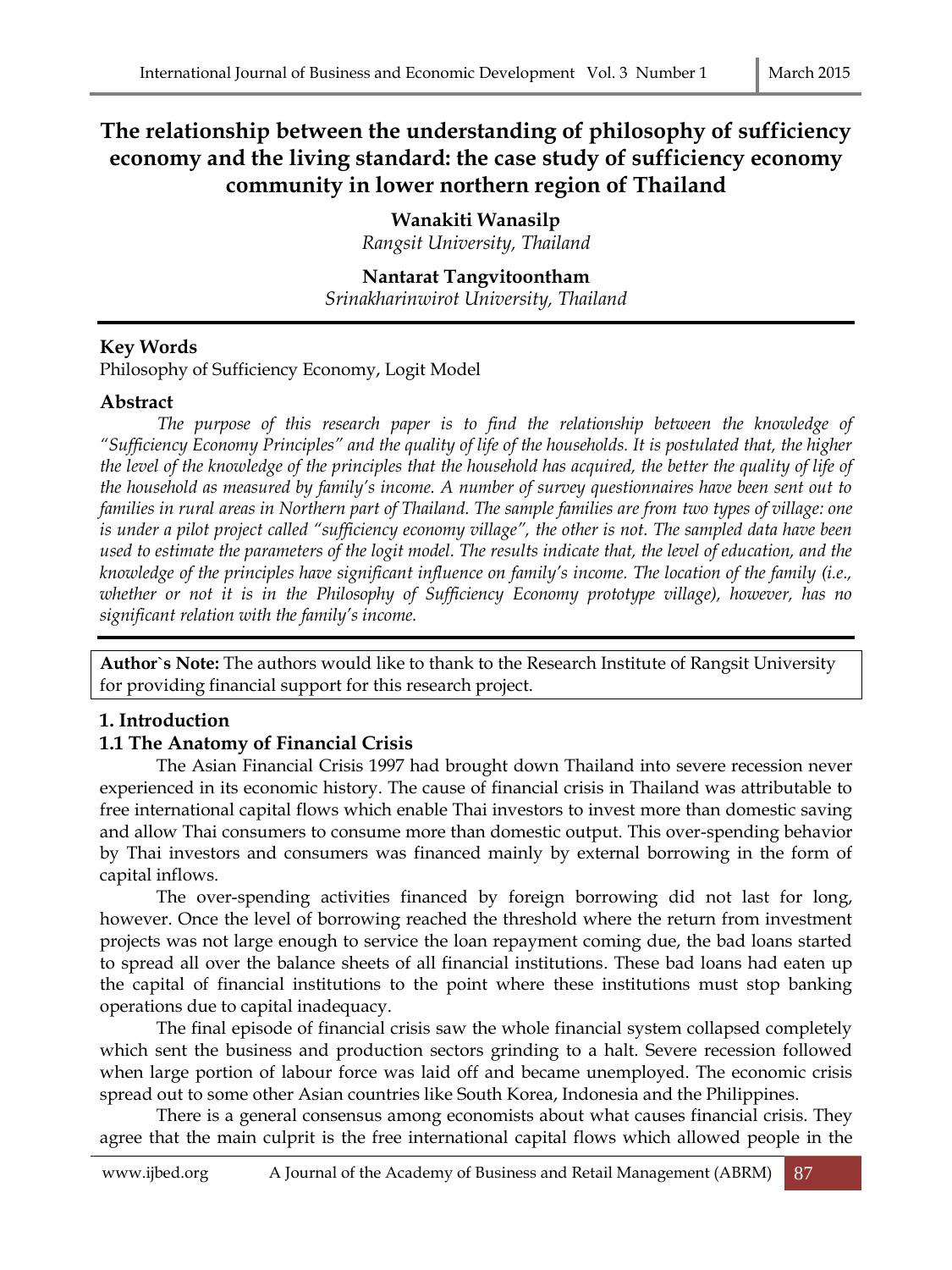capital- recipient countries to borrow more than domestic saving. Consequently, people in these countries will consume more than the output they produce. This over-consumption will be reflected in the deficit in current account. Such is the situation called "Double or Triple Deficits", when the balances of all sectors (private, government, and foreign trade) are in the red.

## **1.2 Can we blame it on economic theory?**

After the world has experienced so many financial crises, many people started to cast some doubts on the soundness of modern economic theory that we teach students in the vast majority of universities around the world today. The simple question is raised: If the assumptions that the producer maximizes profit and the consumer maximizes utility are correct, why do they behave in a manner like over- investment and over- consumption, which lead them to end up in financial crisis, or bankruptcy in plain words?

Some proponents of modern economic theory argue that the economic theory is always sound. The behavior of economic agents deviate from the assumption in economic theory is simply the result of government intervention in private sector. In particular, the economic agents are willing to take too much risk by performing over- investment and over- consumption because the government provides them with some kinds of insurance like income guarantee, health care, bail-out plan for failed banks, and fixed exchange rate. These insurance provided by the government will distort the behavior of the people to become risk takers, who will be complacent, willing to take high risk and not afraid of failure. This situation is well known in economic theory as a "Moral Hazard of Government Insurance".

## **1.3 Philosophy of Sufficiency Economy (PSE)**

The 1997 Financial Crisis was a painful experience for Thai people operating in all sectors and sections of society. It took almost a decade to recover from that crisis. During that prolonged recovering process, policy makers tried to revise implement new economic measures to ensure that Thai economy will not slip into crisis again in the future.

Among these new economic measures aiming to rebuild Thai economy, a certain economic development program called "Sufficiency Economy", which is under His Majesty King Bhumibhol's initiative, came to a main focus. As a matter of fact, the Philosophy of Sufficiency Economy (PSE) has been recommended by His Majesty the King to Thai people about 30 years ago, long before the occurrence of 1997 Financial Crisis. The essence of the PSE is the focus on sustainable development through the practice of reasonableness, moderation and self-immunity by people of all walks of life. But not until 1997 Financial Crisis, the PSE has not been followed seriously by Thai people. It was only after the Crisis, that Thai people realized the significance of His Majesty's teaching, the PSE has been brought into serious attention by all sectors. Since that crisis, Thai government started to use the PSE as a guideline for economic development program for the country. Nowadays, there are many PSE prototype villages located all over the country. It is hoped by policy makers that once the practice of PSE has been carried out by the majority of Thai people, Thailand will be able to move forward with high and sustainable economic growth, with minimal risk of failure.

The assessment of success of the prototype PSE villages is the main focus of this research paper. The Sufficiency Economy Principles is mixture of economic development practice and the philosophy of living. In a nutshell, the PSE can be summarized in simple framework known as "Three Principles and Two Conditions" to be explained below.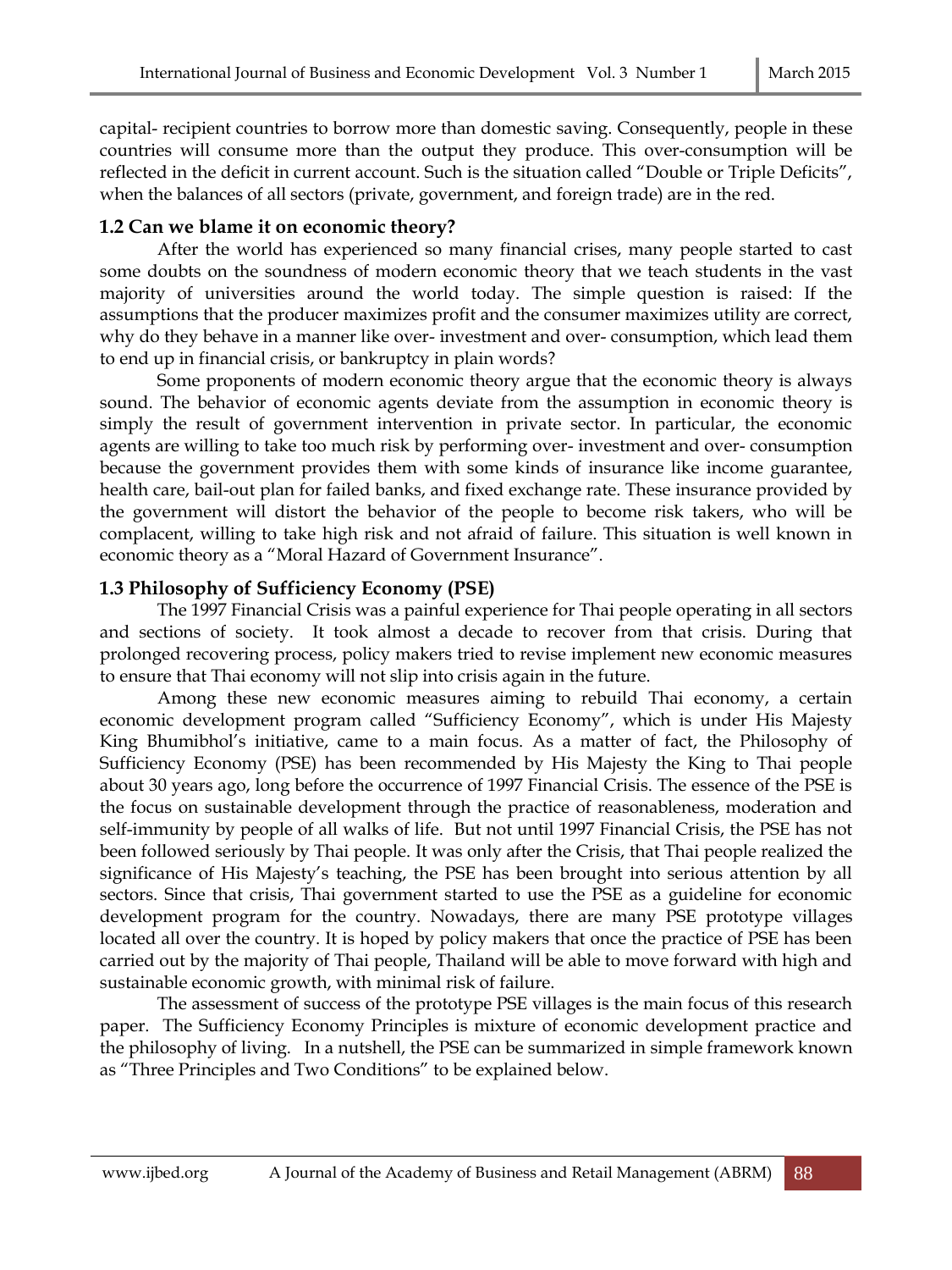

Fig. 1: The Philosophy of Sufficiency Economy Concept

"Moderate" means to be simple, not to take things to the extreme. The practice of moderation will help individuals to make a stable growth in life. Having simplicity as a norm, the individual will tend to have a happy life, with no envy in mind, and hence will always create good things for society.

"Reasonable" means to be careful in doing thing. Reasonable individual will gather all relevant information for making any decision. He will calculate the results in advance to assess the risk and return and the impact on other people and community as a whole prior to taking any action. When individuals use reasonableness as a guiding wisdom, it is no doubt that the society as a whole will benefit in terms of peace and prosperity.

"Self- immune" means to be able to cope with risk and adversary without having to depend much on the help from other people or the government. To be self- immune, the individuals must be prudent and well-aware of risks involved. He may employ the riskprotection tools in the forms of savings, buying insurances, joining the club or association, and creating good connection among people in community.

Knowledge is one of the two pillars that will help support individual in the practice of the three rings. With sufficient knowledge, he tends to be reasonable and self- immune in making a daily living and a careful plan for a future.

Morality is another pillar that can guarantee that individual will behave in a reasonable manner. A person with morality will be a good citizen, cooperative, and always willing to help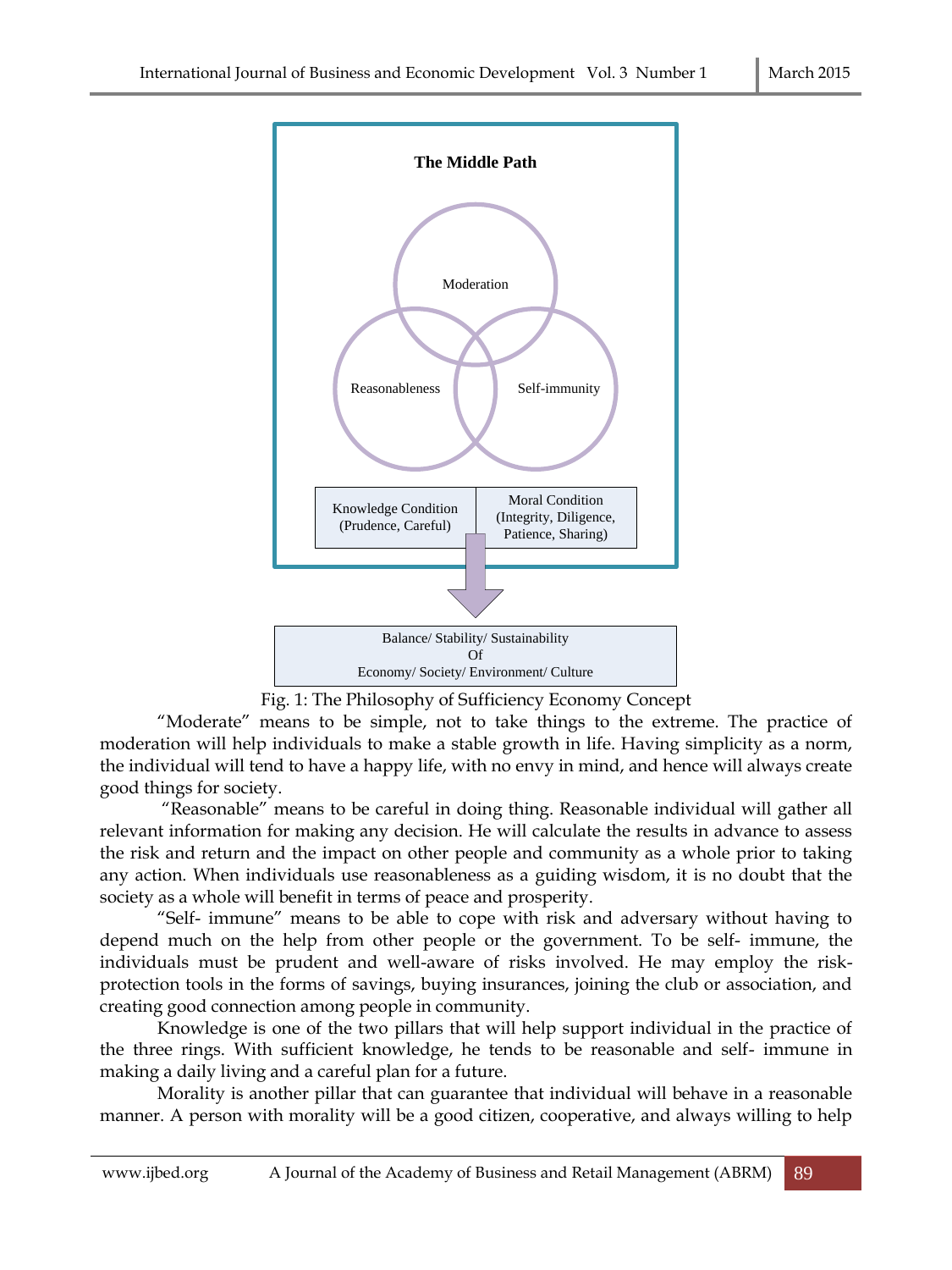others. Furthermore, with good conscience, he can live a simple life and not taking things to the extreme.

It can be envisaged that, individual practicing the simple framework of PSE as illustrated will surely has a good life, with simple living and stable growth. When individuals in the society behave in this manner, the economy as a whole will prosper and is more likely to expand along sustainable path. It is worth noting that, sufficiency in the PSE does not have the same meaning as self-sufficient in Robinson Crusoe story. While Crusoe's self-sufficient means everything is scarce on a lonely island, the sufficiency in PSE means that people should have plenty of everything once they follow the practice the PSE seriously. The sufficiency economy supports the production and trade activities as conducted in modern capitalist system. What the PSE recommends is that, individuals must be reasonable, moderate, and self-immune, so that they can avoid economic crisis as frequently occurred in the present time. Ĩ

## **1.4 The Philosophy of Sufficiency Economy and Modern Economic Theory**

It is well- established in modern capitalist economic theory that the economic system will perform at its best when no market failure occurs. The market failure conditions include, among others, the monopoly, public goods, externalities, imperfect or incomplete information, and deviations of the system from its equilibrium due to external shocks (generally called business cycles or economic crisis). These market failures, when they occur, will cause the economic system to perform at lower than its optimal level, which will result in the welfare loss to the society as a whole.

The existence of the market failures, which is usually unavoidable due to market imperfection, calls for government to intervene in order to restore the efficient performance of economic system. However, more often than not, especially in less developed countries, the government has no intention to correct the market failures. This is due to the fact that, in most less-developed countries, the government is the representative of the interest groups. These interest groups are clearly those who benefit from market failure conditions such as monopoly, externalities like the emission of pollution to the earth atmosphere, the destruction of environment in any form, just to name a few.

The above claim can be supported by the evidence that, in less developed countries, the market failures still keep flourishing. Even though there exist the laws to regulate the market failures, but the enforcement seems to be so weak. With the understanding of the PSE among general people, the market failure conditions can be mitigated without useless intervention from the government. For examples, when people practice the principle of moderation, they will have no intention to monopolize the use of resource or information, to produce externalities like pollution, or to destroy environments for their own monetary gain. Furthermore, when people learn to practice the principle of self-immunity, they tend to be more careful in doing things. In other words, they will become more risk averse in modern economic terminology. Consequently, they will focus more on saving and less on consumption and borrowing. Obviously, self- immunity principle, the economic crisis can be avoided.

It can be seen that, the PSE is not in contradiction to the modern economic thinking. Rather, the PSE can help reduce the degree of market failures, which will in turn improve the performance of the capitalist system.

## **2. Literature Review**

Mongsawad (2010) proposes that the philosophy of sufficiency economy conveys new theory in addressing current development challenges, which are issues of institutions, human capital, environmental sustainability and the role of government. The philosophy of sufficiency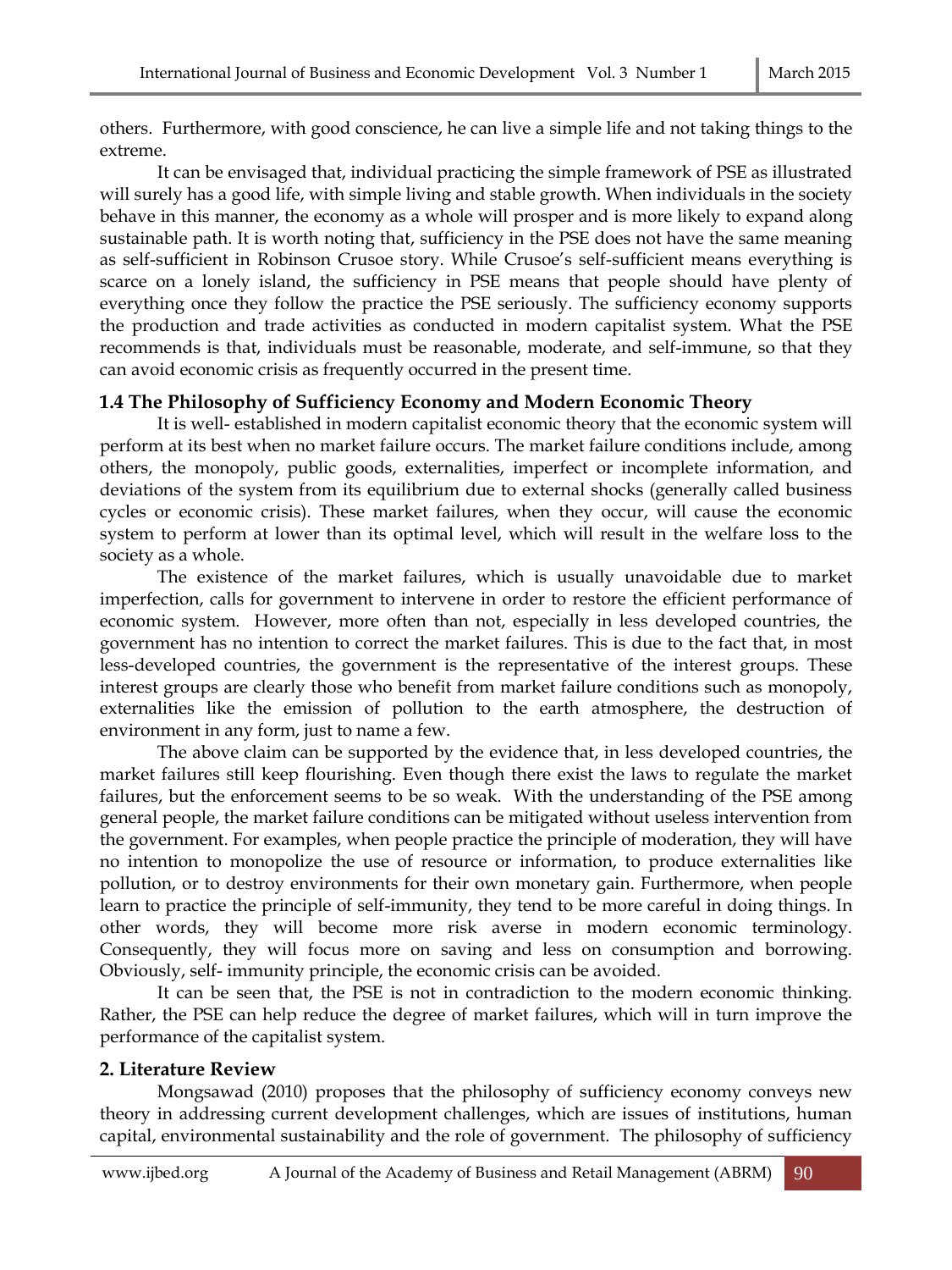economy, as a new paradigm of development, aims at improving human well-being as a development goal.

Bunyasrie (2010) uses the concept of sufficiency economy to analyze the causes of the Thai financial crisis in 1997. She pointed out the weaknesses of Thai economy and suggested the ways to prevent such crisis from happening again. She also recommended that the sufficiency economy and creative economy could be harmonically integrated to achieve a sustainable development.

Stückelberger (2010) claims that the future ethical market economy will be a sufficiency economy. It will provide "enough for everybody's need, but not for everybody's greed" (Mahatma Gandhi). A new vision of what human beings are will grow: human beings are not only grasping for maximum of material wealth and for maximum profit on the back of the others. They also look for community, solidarity and a meaningful life. Such anthropology will balance competition with community. It will modify economic and political theories. It will limit individual and institutionalized greed and lead to a new economic paradigm of fair and sustainable markets.

Calkins (2009) has constructed sufficiency economy matrices for use by local development planners. He applies constrained optimization, risk programming, and sufficiency economy philosophy to a case study of a sub-district in Northern Thailand. A seven-step process takes local decision-makers and planners from their current sub-optimal, unprotected situation to an optimal, "immunized" 5-year plan. Shadow price analysis, sufficiency economy indicators and parametric programming are also integrated into the 7-step procedure.

In this paper, the authors attempt to find the relationship between the understanding of the Philosophy of Sufficiency Economy concept (PSE) and the quality of life of people. At this stage, we use the family's incomes as a proxy for the quality of life. The data on the level of understanding of PSE are obtained from the survey questionnaires sent out to people living in rural northern part of Thailand. The logit model is employed to find such relationship.

## **3. Methodology**

This research work is aimed at investigating the relationship between the understanding of Sufficiency Economy Principles and the well- being of the households. It is postulated that those who have good knowledge and understanding of PSE should have better standard of living than those who lack the knowledge of PSE.

We collected the data from questionnaire issued to and responded by households from two types of village, one is under the government-run PSE program, and the other is not. Various questions regarding the principles of sufficiency economy were asked on the questionnaire and the total score is given to each household participating in the research.

The research uses family's incomes (Y) as a proxy of the well-being of a household. We let Y=1 (representing good living standard) if the family's incomes is equal to or greater than 10,000 baht per month, and  $Y = 0$  (poor living standard) if the family's incomes is less than 10,000 baht per month. The study uses 10,000 baht per month as a threshold since this level is approximately an average income per capita of Thai people at the present time. The study employs a logistic regression to analyze the data. The logistic regression equation is as follow.

$$
\ln\left(\frac{p_i}{1-p_i}\right) = \beta_0 + \beta_1 KnowSuff + \beta_2 Edu + \beta_3 FamNum + \beta_4 MStatus + \beta_5 Gender + \beta_6 SuffV + u_i \tag{1}
$$

where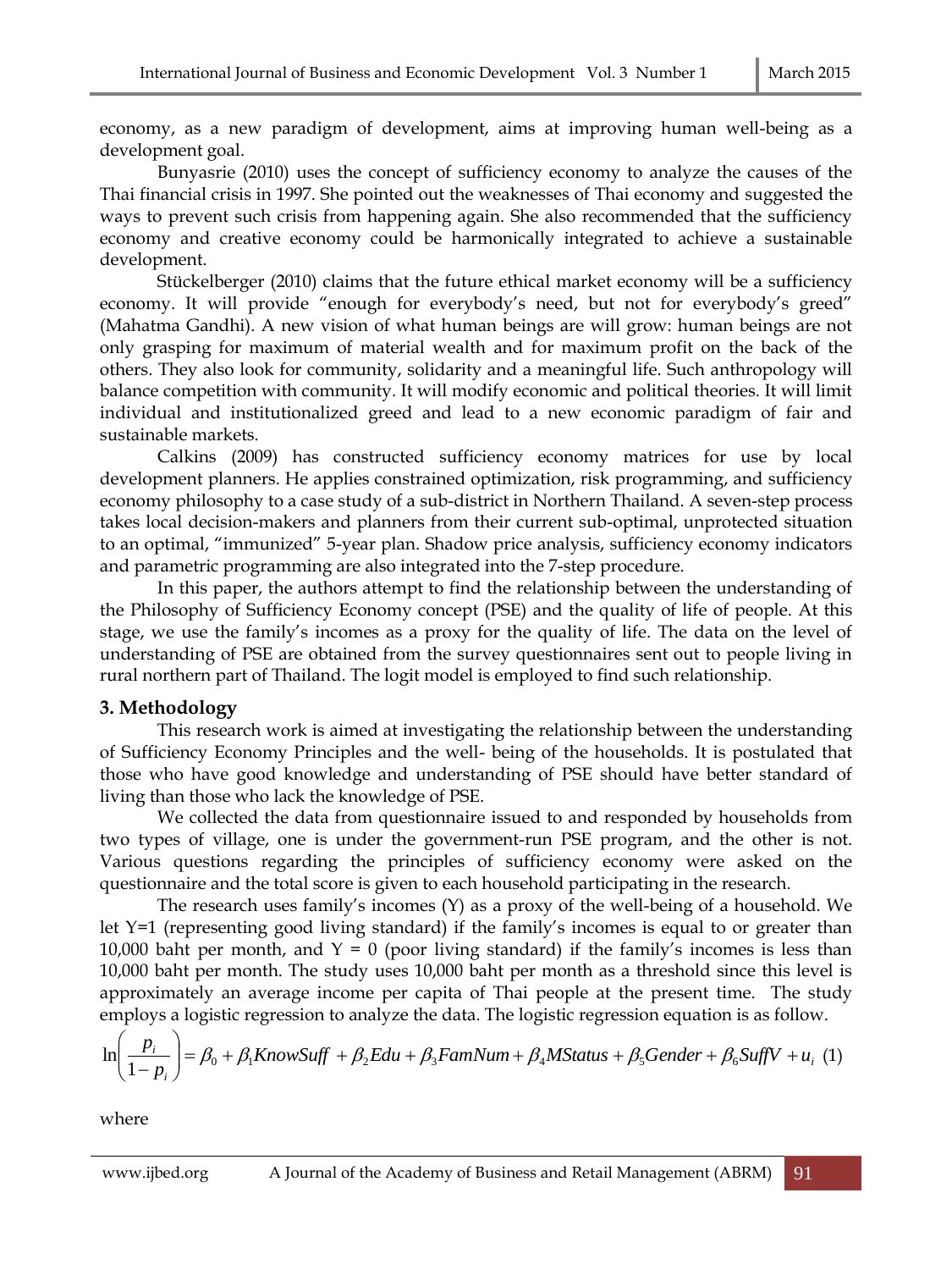$\overline{\phantom{a}}$ J  $\setminus$  $\overline{\phantom{a}}$  $\setminus$ ſ  $-p_i$ *i p p* 1  $\ln\left|\frac{P_i}{I}\right|$  = The natural log of the ratio of the probability that the event will occur (in our case the event is the household will have a good living standard, i.e., a family's incomes equal to or more than 10,000 baht per month) to the probability that the event will not occur (generally called the "Odds Ratio"). In the regression, the data on family's incomes will be set to 1 if it is equal of greater than 10,000. It is set to 0 when it is less than 10,000. KnowSuff = The household's score of the test on the knowledge of PSE obtained from the household's response in the questionnaire Edu  $=$  The level of education of the head of the family 1 (lower than/ not complete high school level) 2 (complete high school/lower-level vocational school) 3 (higher-level vocational school/certificate) 4 (bachelor degree) 5 (higher than bachelor degree) FamNum = The number of the members in the family MStatus = The marital status of the respondent 1 (single or living separately with spouse) 0 (married or living together with spouse) Gender = The gender of the respondent to the questionnaire 1 (male) 0 (female)  $SuffV = The type of village that the sample family is located$ 1 (in the PSE prototype village) 0 (not in PSE prototype village)  $u_i$ = The disturbance term of the regression

## **4. Regression Results**

372 observations were gathered from questionnaires and the logit regression was run on EVIEWS software. The regression results are as follow:

$$
\ln\left(\frac{p_i}{1-p_i}\right) = -1.9012 + 0.0603 \text{ KnowSuff} + 0.4477 \text{ Edu} + 0.0729 \text{ FamNum}
$$
\n
$$
(-4.144620) \qquad (1.929404) \qquad (3.609300) \qquad (0.941423)
$$
\n
$$
-0.4189 \text{ MStatus} + 0.5441 \text{ Gender} - 0.3324 \text{SUPFVILL}
$$
\n
$$
(-1.398479) \qquad (2.288483) \qquad (-1.438022)
$$

The figures in parentheses are z-statistics being used for testing the significance of parameter estimates. It can be seen that the parameter estimates of level of education and gender are significant at 5% level, while that of knowledge of PSE is significant at 10% level. This means that these three variables are significant in explaining the well- being (family's incomes) of the households. Other variables such as marital status, and located in PSE prototype village are not significant in explaining the level of family's incomes.

The parameter estimate obtained from logit regression can be interpreted as a marginal effect of a unit change of an explanatory variable on a change of a probability that event under consideration will occur. In this research, it is the probability that the family's incomes will be equal to 10,000 baht or more per month (i.e., the probability that  $Y = 1$ ). The derivation of the marginal effect can be explained below. The logit regression equation can also be expressed as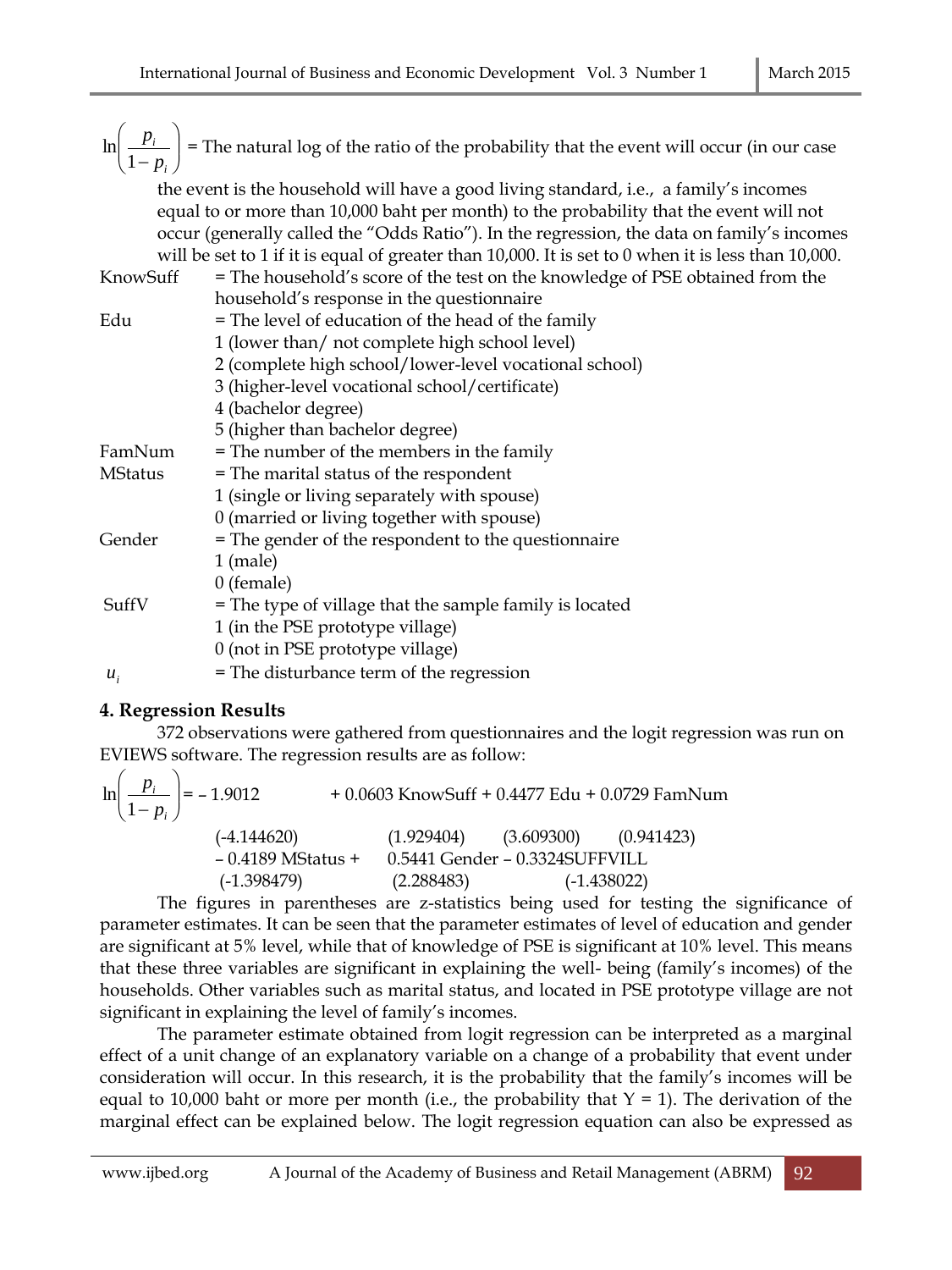$$
P_i = E(Y = 1 | X_i) = \frac{1}{1 + e^{-(\beta_1 + \beta_2 X_i)}} \text{ or } P_i = F(Z_i) = \frac{1}{1 + e^{-Z_i}} \text{ where } Z_i = \beta_1 + \beta_2 X_i. \text{ The marginal}
$$

effect of Z on the probability P is  $f(Z) = \frac{dZ}{dZ} = \frac{1}{(1 + e^{-Z})^2}$  $(Z) = \frac{di}{dZ} = \frac{C}{(1 + e^{-Z})}$ *Z e e*  $f(Z) = \frac{dP}{dZ} = \frac{e^{-Z}}{(1+e^{-Z})}$  $^{+}$  $=\frac{u}{\sqrt{2}}=\frac{v}{(1-\frac{v}{c})^2}$ . Then the marginal effect of a particular

 $X_i$  can be written as  $\frac{di}{dx} = \frac{di}{dx} \frac{dZ}{dx} = f(Z)\beta_i$  $\sum_{i}$   $\sum_{i}$ *f Z dX dZ dZ dP dX*  $\frac{dP}{dx} = \frac{dP}{dx} \frac{dZ}{dx} = f(Z)\beta_i$ . Here, the value of Z is the mean value of the

estimated regression equation.

Hence, from the regression results obtained, we can construct the table indicating the marginal effect of each explanatory variable on the probability that the event will occur as follow:

Table 1: A summary of the marginal effect of a one unit change of each explanatory variable on the probability that the family's incomes will be 10,000 baht or more per month  $(Y = 1)$ .

| Variable       | Mean   | ß         | Mean $x \beta$ | $e^{-Z}$<br>dP<br>f(Z)<br>$(1+e^{-Z})^2$ | $f(Z)\beta_i$ |
|----------------|--------|-----------|----------------|------------------------------------------|---------------|
| KnowSuff       | 9.1283 | 0.0603    | 0.5504         | 0.2339                                   | 0.0141        |
| Edu            | 1.3548 | 0.4477    | 0.6065         | 0.2339                                   | 0.1047        |
| FamNum         | 3.7513 | 0.0729    | 0.2735         | 0.2339                                   | 0.0171        |
| <b>MStatus</b> | 0.2086 | $-0.4189$ | $-0.0874$      | 0.2339                                   | $-0.0980$     |
| Gender         | 0.3235 | 0.5441    | 0.1760         | 0.2339                                   | 0.1273        |
| SuffV          | 0.4118 | $-0.3324$ | $-0.1369$      | 0.2339                                   | $-0.0777$     |
| Constant       | 1.0000 | $-1.9012$ | $-1.9012$      | 0.2339                                   | $-0.4447$     |
| Total          |        |           | $-0.5191 = Z$  |                                          |               |

From Table 1, the results reveal that the marginal effect of knowledge on PSE equals to 0.0141, meaning that if the test score of PSE (randomly picked) increases by one point, then the probability that the family's incomes is equal or greater than 10,000 baht per month increases by 1.41 percent as a consequence.

The marginal effect of education equals 0.1047, meaning that if the education of the head of the family (randomly picked) increases by one level, then the probability that the family's incomes equal or greater than 10,000 baht per month increases by 10.47 percent. Also, the marginal effect of family members equals 0.0171. This implies that if the members of the family (randomly picked) increases by one person, then the probability that the family's incomes equals or greater than 10,000 baht per month increases by 1.71 percent. As well as the marginal effect of gender is 0.1273. Therefore, if the gender of the respondent (randomly picked) is male, then the probability that the family's incomes is equal or greater than 10,000 baht per month increases by 12.73 percent.

Noticeably, the marginal effects of marital status and staying in the PSE prototype village are negative. The marginal effect of marital status is -0.098. Thus, the marital status is single or married but living separately from spouse, then the probability that the family's incomes will be equal or greater than 10,000 baht per month decreases by 9.8 percent. Lastly, the marginal effect of staying in the PSE prototype village equals -0.0777, meaning that if the family (randomly picked) is located in a PSE pilot project, then the probability that the family's incomes is equal or greater than 10,000 baht per month decreases by 7.77 percent as a consequence.

There are some interesting points worth noting from our marginal effect analysis above. Firstly, most of explanatory variables show the sign of effect as expected. However, we expect the effect of staying in the PSE prototype village on the probability of family's incomes to be positive, the estimated result shows the opposite. This contradiction may be attributable to the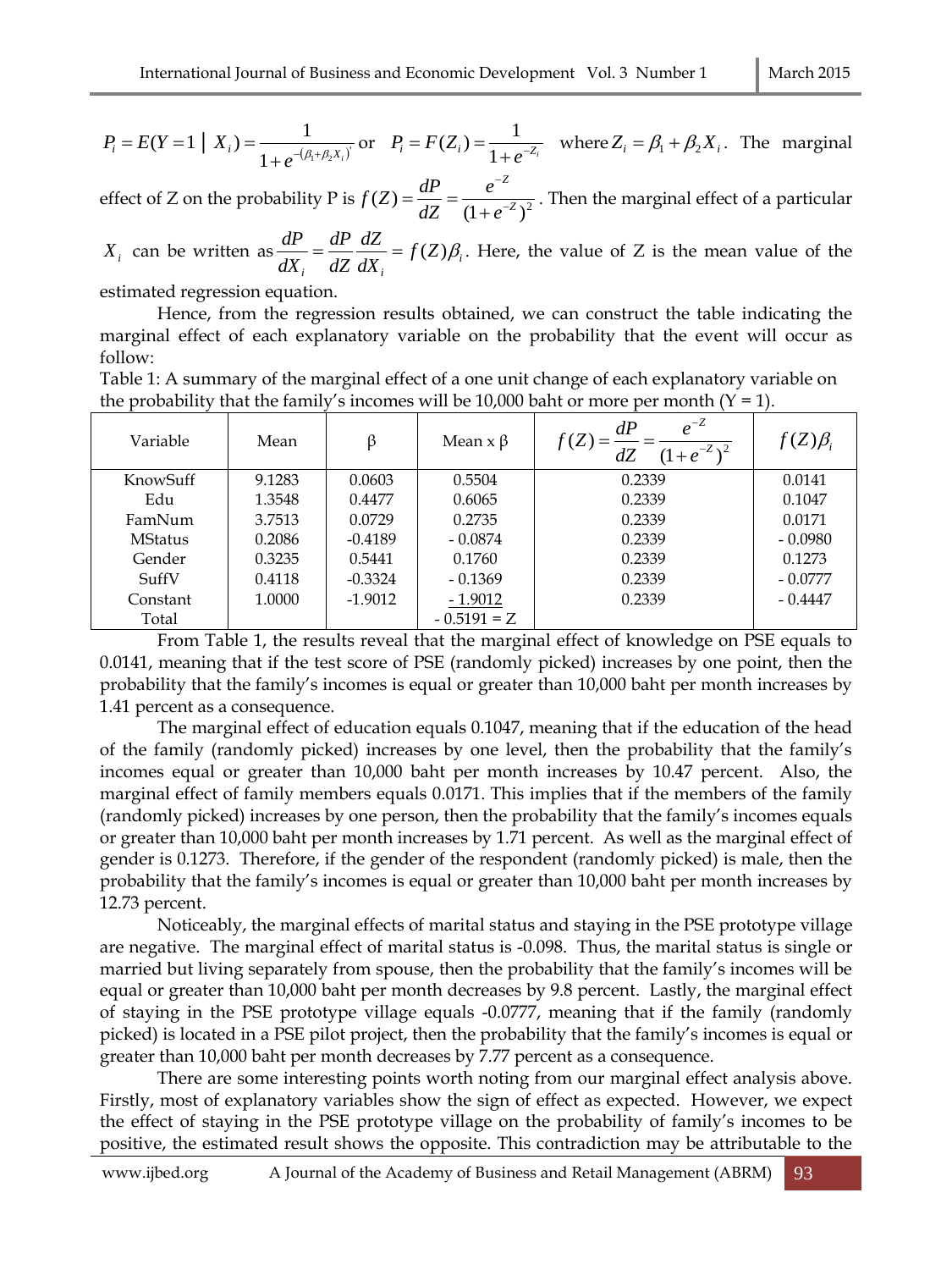fact that the PSE pilot project is targeted at the very low-income village, in order to help poor people to begin with. Consequently, the data obtained from our survey reflects this point by showing that the average family's incomes of people in PSE pilot village is lower than that of people in non-PSE village. Secondly, it can be seen that the factors that show strong impact on family's incomes are education level, marital status and gender. For education level, the result obtained in this paper seems to be in line with modern growth theory which proposes that the economic growth depends in large part on the quality of human capital, in which the education is a significant determinant. As for marital status, it is quite obvious from the fact of life that, a household with two people living together should make a better living than a household with single person. For gender, it is quite natural in developing countries that when the head of the family is male, the income will be higher as compared with that when female is the head of the family.Lastly, the knowledge of PSE, which is the focus of this research paper, yields the positive effect on family as expected. Its impact may not seem large, but statistically significant. However, as we stressed earlier in the paper, that the aim of PSE is to guide people to find way to have better quality of life, not just to earn more income. Therefore, if we can construct a quality of life index comprising various dimensions such as income, health, social, and environment, then we may find something more interesting than using income alone as we do in this paper. But let us leave that for a future research.

#### **5. Conclusions**

This research focuses on the finding of the relationship between the understanding of PSE and the quality of life. In this research, we use family's incomes as a measure of quality of life of a household. A number of questionnaires have been sent out to people in rural areas in Northern part of Thailand. These questionnaires include, among others, a set of questions to test how much each household understand the PSE.

This study used the logit model to run regression with the data collected from the questionnaires. The dependent variable is the family's incomes, and the explanatory variables are the level of education, the understanding of PSE or knowledge of PSE, number of members of the family, marital status, gender, and whether or not the family lives in the PSE pilot project village. The regression results show that, level of education, the understanding of PSE, and gender are statistically significant, while the rest of the explanatory variables are not.

In conclusion, the understanding of PSE, which is the focus of this research, is found to be one of the key factors having influence on the quality of life of the household as measured by the level of family's incomes.

## **6. Research Limitation and Direction for Further Research**

Since this research uses only family's incomes as a measure of the quality of life of the household, it will be more interesting for future research to bring into consideration other measures in various dimensions, such as social, environment, health, security, and etc. To do such that, it is necessary that the composite index for measuring quality of life must be constructed, with appropriate weight given to each dimension. This will involve a collection of massive data and the construction of index of well-being will also be a challenging task indeed.

## **References**

Bockermann, A. et al., 2000. Modelling Sustainable Development. In*the International Systems Science Conference, Osnabrueck*.